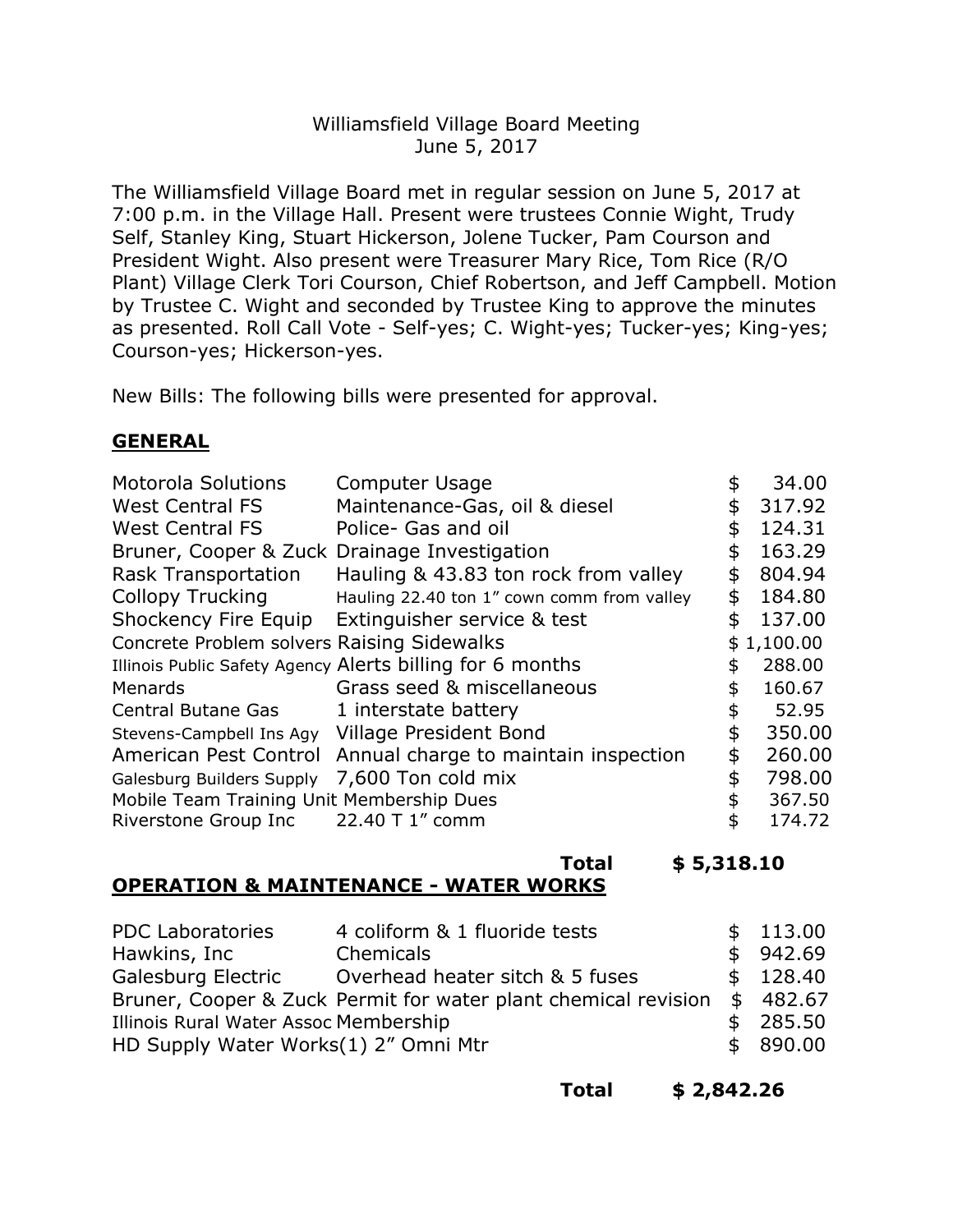# **DOUBET-BENJAMIN PARK**

Spoon River Landscape Maintenance **\$ 770.00**

Motion by Trustee C. Wight and seconded by Trustee Courson to approve the new bills as presented. Roll Call Vote - Self-yes; C. Wight-yes; Tucker-yes; King-yes; Courson-yes; Hickerson -yes.

Trustee Tucker reviewed financial statements for the month. All were in order. Motion by Trustee Self and seconded by Trustee C. Wight to approve financial statement. Roll Call Vote - Self-yes; C. Wight-yes; Tucker-yes; King-yes; Courson-yes; Hickerson-yes.

Public Comment: Jeff Campbell representing Stevens-Campbell Insurance Agency provided the Board with a quote of \$14,495 to update the Village's coverage. Jeff stated that many things needed to be updated in the policy. He represented a proposal including pictures and dimensions of all of the insured buildings or lots that would be covered; the Village's coverage would be increased from 1.48 million to 1.6 million. He also wants to add special coverage for events like Ag Day and the Homecoming Parade to the policy. He would like to have a list of volunteers at the park and the fire department to the policy. Workmen's comp would increase from \$5,094 to \$5,843 based on an audit from last year. Trustee Self is going to be the point of contact for the Village's insurance questions and issues. Trustee Tucker suggested putting up 2 stop signs on Park View where it intersects with Elm St. There are 11 kids that live on the corners and down the road. Motion to put in new stop sign by Trustee Courson and seconded by Trustee Hickerson. Roll Call Vote - Self-yes; C. Wight-yes; Tucker-yes; King-no; Courson-yes; Hickerson -yes. The board discussed the stop sign getting moved at the cemetery, President Wight discussed it with Chief Robertson and Robertson agreed that the stop sign should be on Pine St and not where it was.

Maintenance Department: They have been cleaning culverts and mowing. They cleaned out the ditch at the Twin Oak apartments, leveled out the bumps in the alley behind the post office, dug a hole at Veterans Park for the new monument, ordered a sign for in front of The Shop Around the Corner that says 1 hour parking, fixed the water hydrant at the park. They need to make replacing water meters a priority.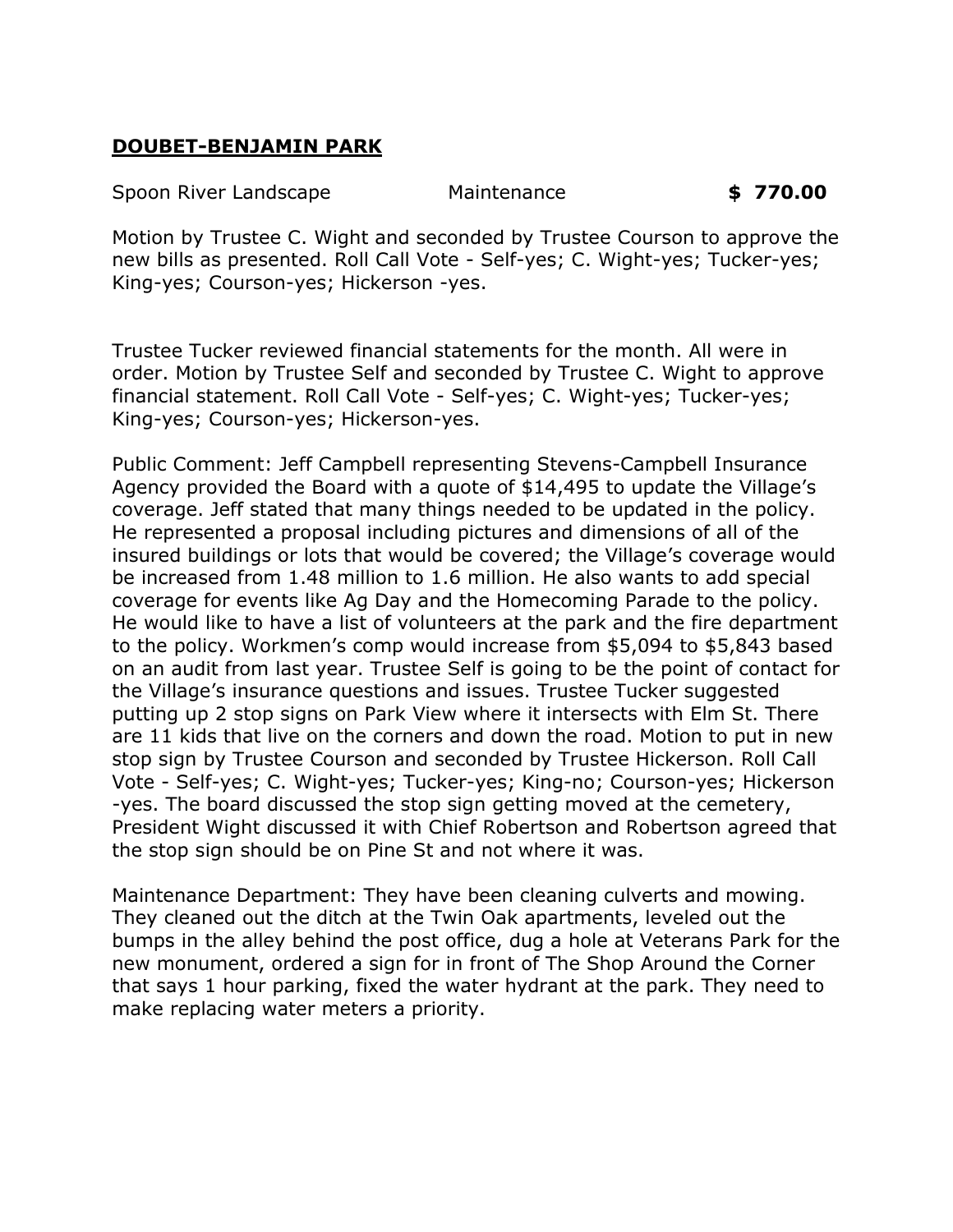Police Report: The following calls for service were handled by the police department for the month of May:

| <b>Barking Dog</b>     | Warned & advised |
|------------------------|------------------|
| Wire down              | Problem solved   |
| Other animal complaint | Report on file   |
| Information by citizen | Report on file   |
| Phone $-$ questions    | No report needed |

## **Citations issued in May:**

| Violations                  | <b>Citations</b> | Warnings |
|-----------------------------|------------------|----------|
| Seatbelt                    |                  |          |
| Speeding                    |                  |          |
| Disobeyed Stop Sign         |                  |          |
| <b>Ordinance Violations</b> |                  |          |
| Other                       |                  |          |

Park Report: All trees are mulched, a new disc golf game is in the works to get installed. Two families are going to have their family reunions at the park and a lot of people have been golfing at mini golf. Trudy will get the list of volunteers to the insurance company.

Water Report: Tom Rice asked the status of the revision for water treatment and enclosing room for chlorine with A/C and plumbing; the board had denied Oberlander's bid; Tom is going to reach out to Andy Logsdon from Burner, Cooper and Zuck to see what the next step is. Tom asked permission to order an extra main relay and 2 small auxiliary pieces to have on hand because the wait time for these parts are 8 weeks. He also requested to order a valve for the fire hydrants so they wouldn't have to find the Village's only one if they needed it in a hurry. Motion by Trustee Tucker and seconded by Trustee C. Wight to order parts for water dept. Roll Call Vote - Self-yes; C. Wight-yes; Tucker-yes; King-yes; Courson-yes; Hickerson -yes.

Street Report: Patch dips in the street with cold patch.

New Business: Motion to pass Prevailing Wages by Trustee Courson and seconded by Trustee Self. Roll Call Vote - Self-yes; C. Wight-yes; Tuckeryes; King-yes; Courson-yes; Hickerson -yes. There have been a lot of questions on how and who to pay the water bill to; the payment can be mailed to the Village at PO Box 417, dropped off at the R/O plant or to Mary Rice.